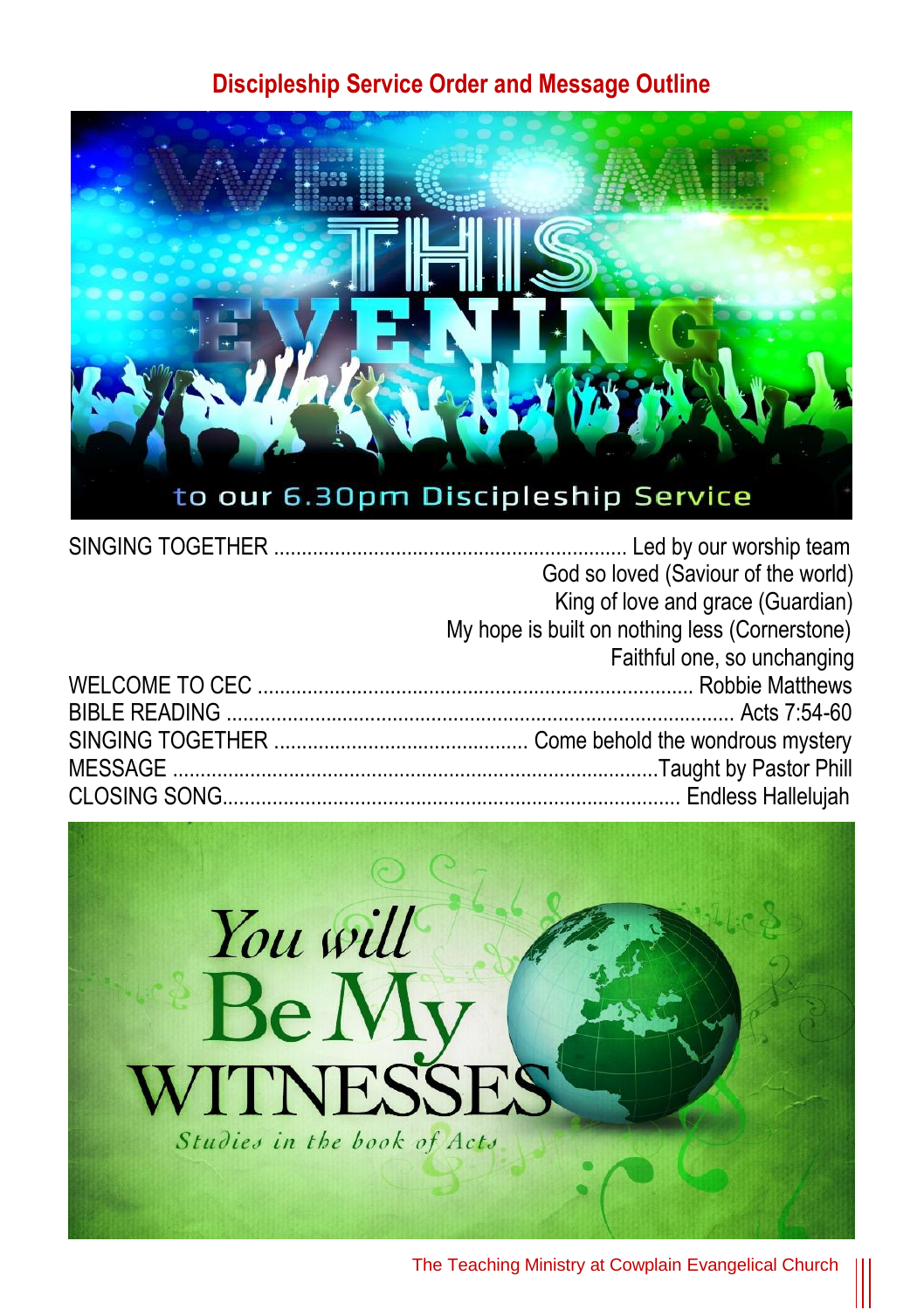### **You will be my witnesses #21 The first Christian Martyr Acts 7:54-60**

#### **Introduction**

Acts 6:10, 13-15

Acts 7:1

Acts 7:51-54

# **1. They were full of \_\_\_\_\_\_\_\_\_\_\_\_\_\_\_\_\_, he was full of the \_\_\_\_\_\_\_\_\_\_\_\_\_.**

Acts 7:54-55

Psalm 35:16

Psalm 37:12

Hebrews 3:7-8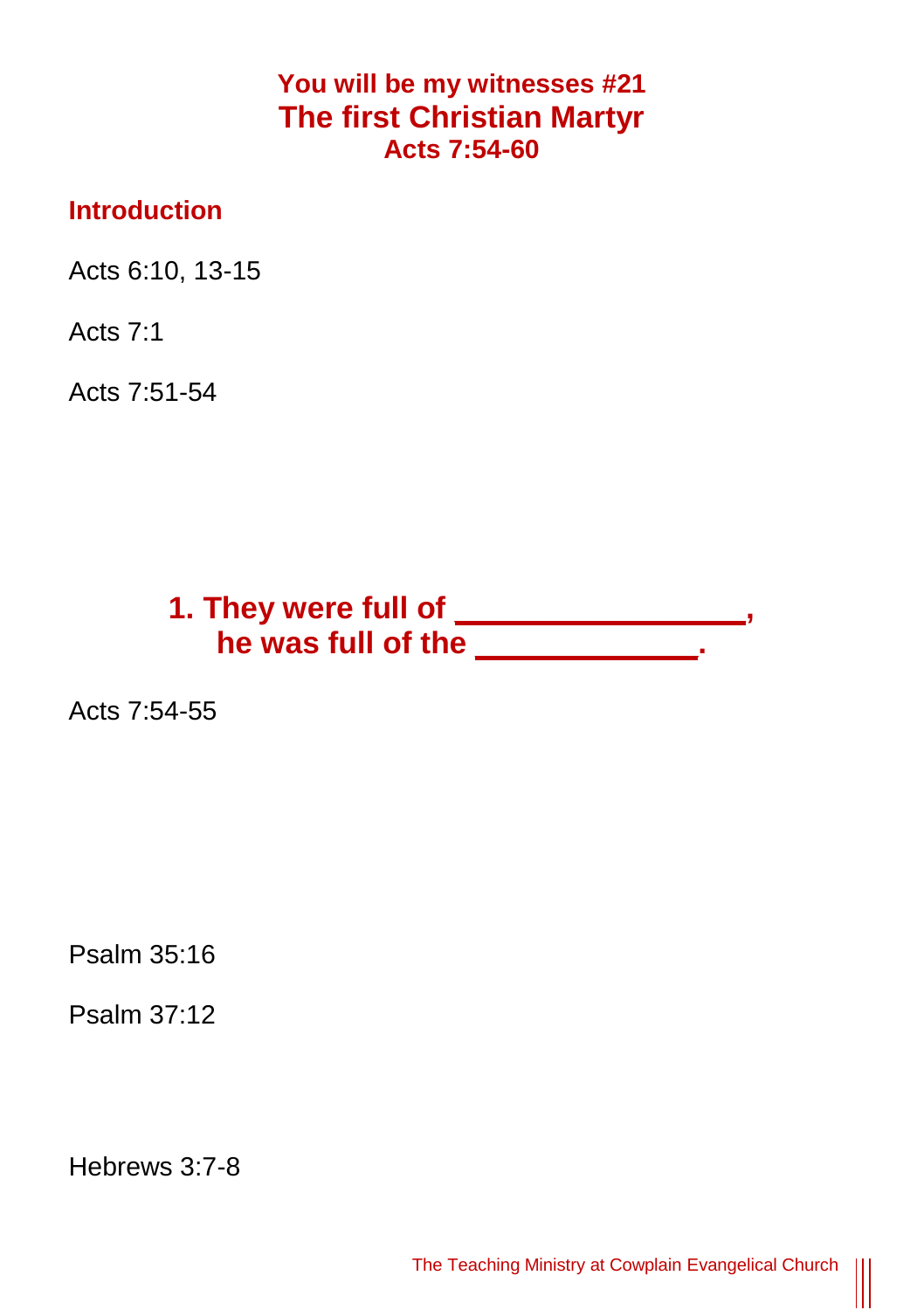1 Peter 4:14

Luke 12:11-12

## **2. They were marked by spiritual \_\_\_\_\_\_\_\_\_\_\_\_\_\_, he was marked by spiritual \_\_\_\_\_\_\_\_\_\_\_\_\_.**

Acts 7:55-57

Mark 14:61-62

Acts 7:57

Acts 28:25-27

**3. They faced \_\_\_\_\_\_\_\_\_\_\_\_\_\_\_\_, he faced \_\_\_\_\_\_\_\_\_\_\_\_\_\_\_.**

Acts 7:58-59